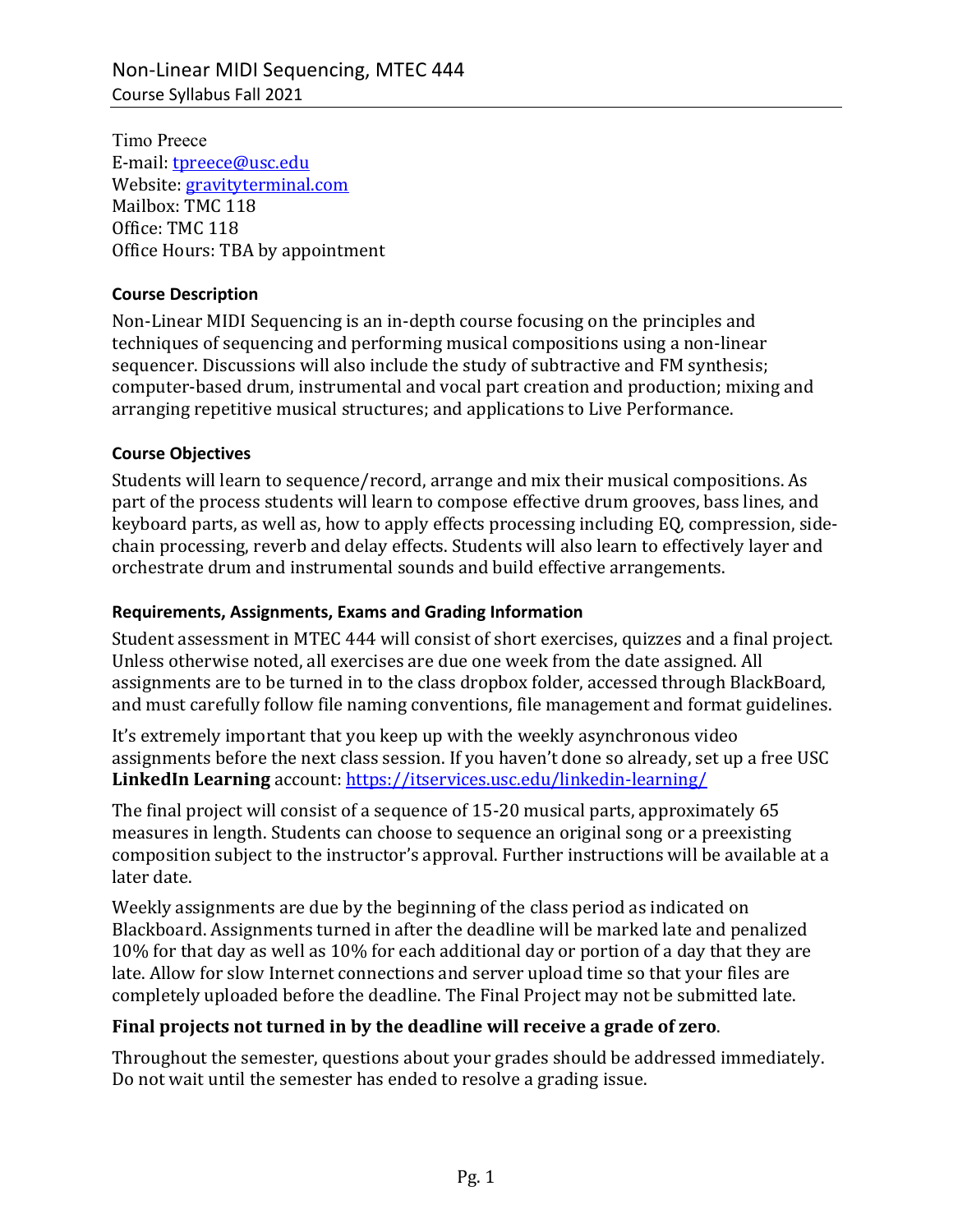### **Required Software:**

Ableton Live 11 Suite Ableton will offer complimentary full functioning free demos for the duration of the semester to students in classes where Live Suite is the primary DAW Ableton Live Suite Edu purchase: \$449 (\$74.83 for 6-months) Weblink: https://www.ableton.com/en/shop/education/

### **Required Hardware:**

You must have reference headphones or monitors. The department STRONGLY recommends the Sony MDR-7506 headphones or similar. They are the standard headphone for all MTEC and MUIN courses. If you plan to take any other courses in these areas, you will need reference headphones. Additionally, I recommend these options: Beyerdynamic DT 770 PRO 250 ohm Closed-back Studio Mixing Headphones Focal Spirit Professional headphones Helpful Resource - Sweetwater's Headphone Buying Guide

## **Suggested Hardware:**

MIDI keyboard, USB microphone or audio interface, mic cable and Microphone. Refer to Thornton-Music Technology Purchase Options document on Blackboard for EDU discounts.

### **Grading Summary**

| 1. Participation | 25% |
|------------------|-----|
| 2. Exercises     | 30% |
| 3. Quizzes       | 20% |
| 4. Final Project | 25% |

### **Additional Class Resources**

Schmunk, Rick. *Ableton Live 10 Essential Training*. In Learning (2018). Schmunk, Rick. Up and Running with *Ableton Analog* (2016). (Recommended) Shepard, Brian. *Refining Sound*. Oxford Press (2013). (Recommended) Snoman, Rick. *Dance Music Manual* (4th Edition). Focal Press (2019). (Recommended)

### **Communication**

Please make it a daily habit to use/check your USC E-mail account. Any E-mails I send to the class will use that account. \*\*\*Please add "MTEC 444" in the subject header of all emails that you send me\*\*\* This will help to organize all the emails that I receive and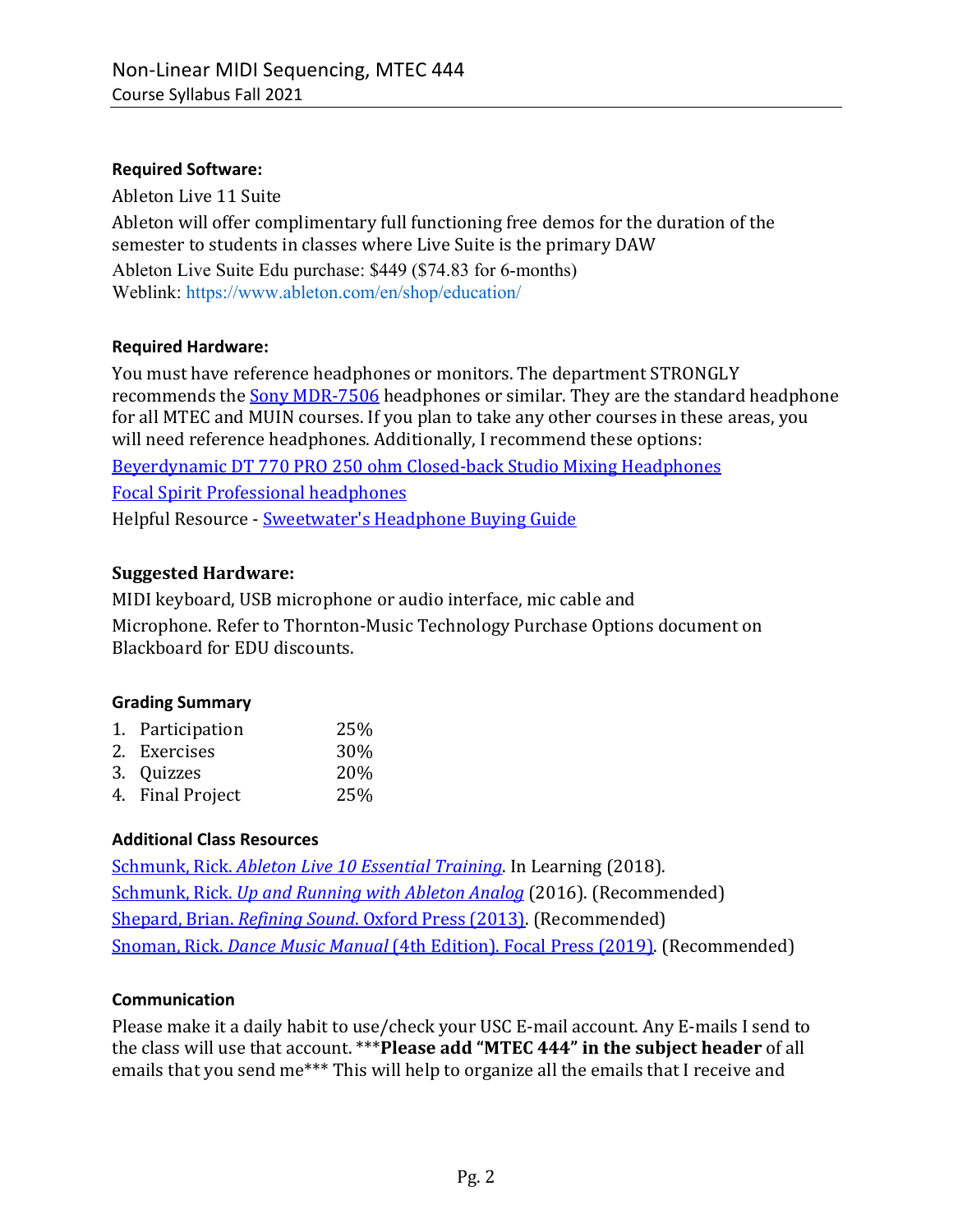respond more quickly. In addition, all course materials and class grades will be posted on BlackBoard (http://blackboard.usc.edu).

#### **Schedule**

#### Week 1 – Getting started: Ableton Live 11 Suite

Installing, running and configuring Live 11 Audio interface, sound cards, and audio drivers MIDI controllers and peripherals Setting preferences: Sample Rate, Bit Depth, Waveform, Audio File Formats Buffer settings and latency File management and Project assets Activating plugins and plugin folders Browser, Info and Help View Organization, Navigation and Show/Hide options Importing Audio Loops Triggering clips and scenes: Session View Key Map Mode Saving Live Sets (Collect all and Save) Reading: Lecture Notes *Week 1 Video Playlist*

#### Week 2 - Workflow Overview: Session and Arrangement

Standard approach to making music in Live (Create, Record, Finalize) Linear vs. Non-Linear Sequencing Session vs Arrangement Views Basics Clip Functionality (Session versus Arrangement) Mixer sections, sub parameters and corresponding controls Control Bar, Transport Tempo, meter, metronome and count-in Loading Live Devices Recording from Session to Arrangement Move clips, scenes, song sections between Session and Arrangement Views Back to Arrangement button Arrangement editing (Edit functions) **Exporting Audio** *Week 2 Video Playlist* Quiz #1

### Week 3 - **MIDI Recording and Editing**

Manual control setup (Track, Sync, Remote settings) Setting MIDI: preferences, track inputs/outputs Instantiating software instruments Impulse Drum Instrument Pencil tool note entry, create empty MIDI clips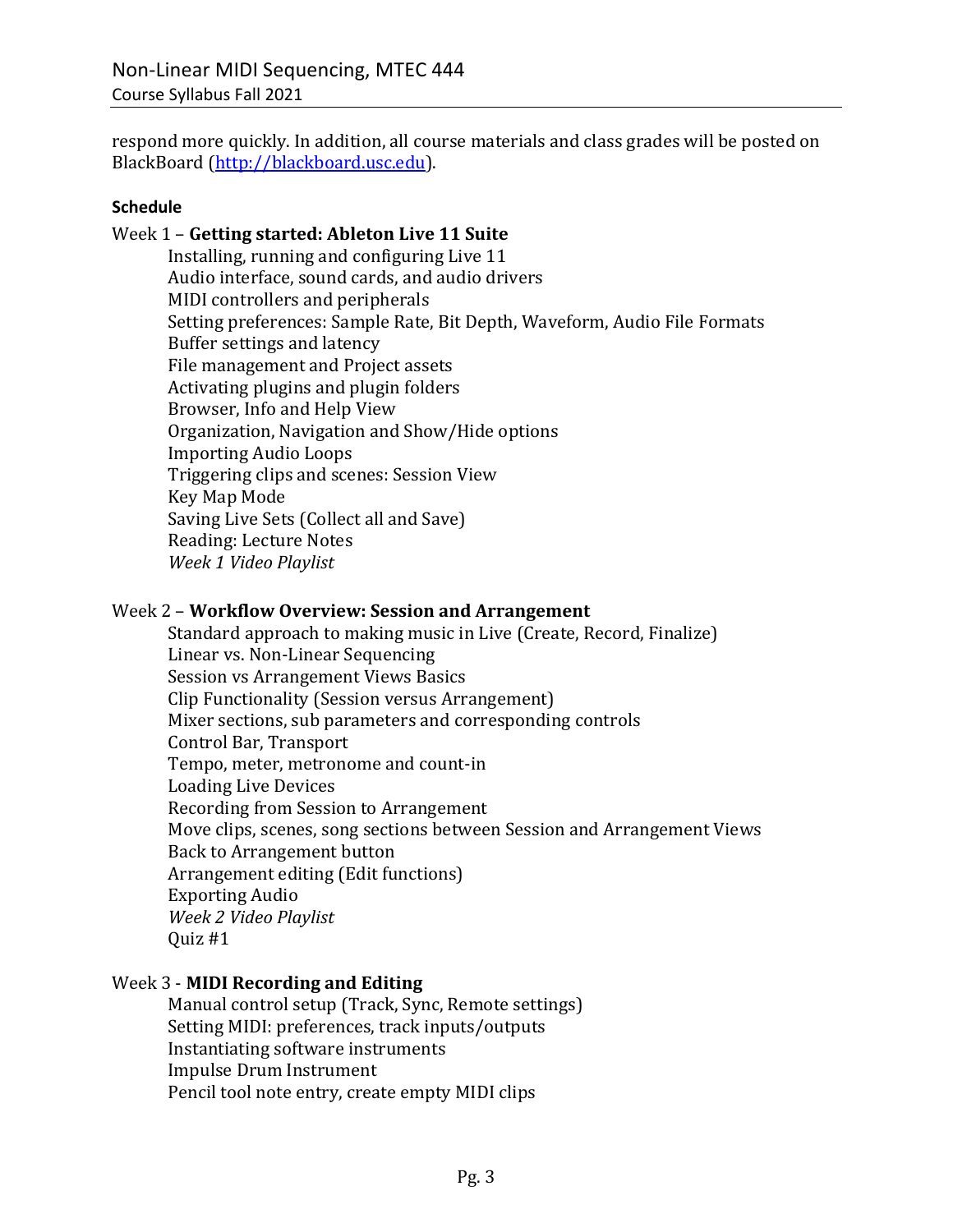Real time MIDI recording - Computer MIDI Keyboard MIDI keyboard controller setup Edit MIDI velocity, duration, quantization, delete notes Edit clip length, loop clips Copy/paste and clips Create basic drum set patterns Reading: Lecture Notes *Week 3 Video Playlist* Quiz #2

#### Week 4 – **Intro to Drum Programming**

Intro to Drum Racks Intro to Simpler (sample player) Programming: Kick and snare Drum signal processing Chain List/Mixer Fold button Recording MIDI (Session View) Session Record button Drum pattern arranging Introduction to groove quantization Reading: Lecture Notes *Week 4 Video Playlist*

### Week 5 - **Bass Programming: Intro to Subtractive Synthesis**

Wave shapes and harmonic content Oscillator tuning Filters and timbre ADSR envelopes and filter and amplitude modulation LFO modulation and recurring change Creating Bass parts Bass lines: rhythmic patterns and relationship to the kick drum Reading: Lecture Notes Supplemental Reading: *Refining Sound* Ch. 4, 5 and 6 *Week 5 Video Playlist* Quiz #3

# Week 6 - **Building Harmonies/Melodies with Instrument Racks**

Racking Instruments and Devices Layered signal processing MIDI Map Mode vs instant Control Surface Mapping Chain Select Zones Assigning parameters to Rack Macros Min/max controller settings Arpeggiator, Chord, Pitch and other MIDI devices Keyboard splits and velocity layered zones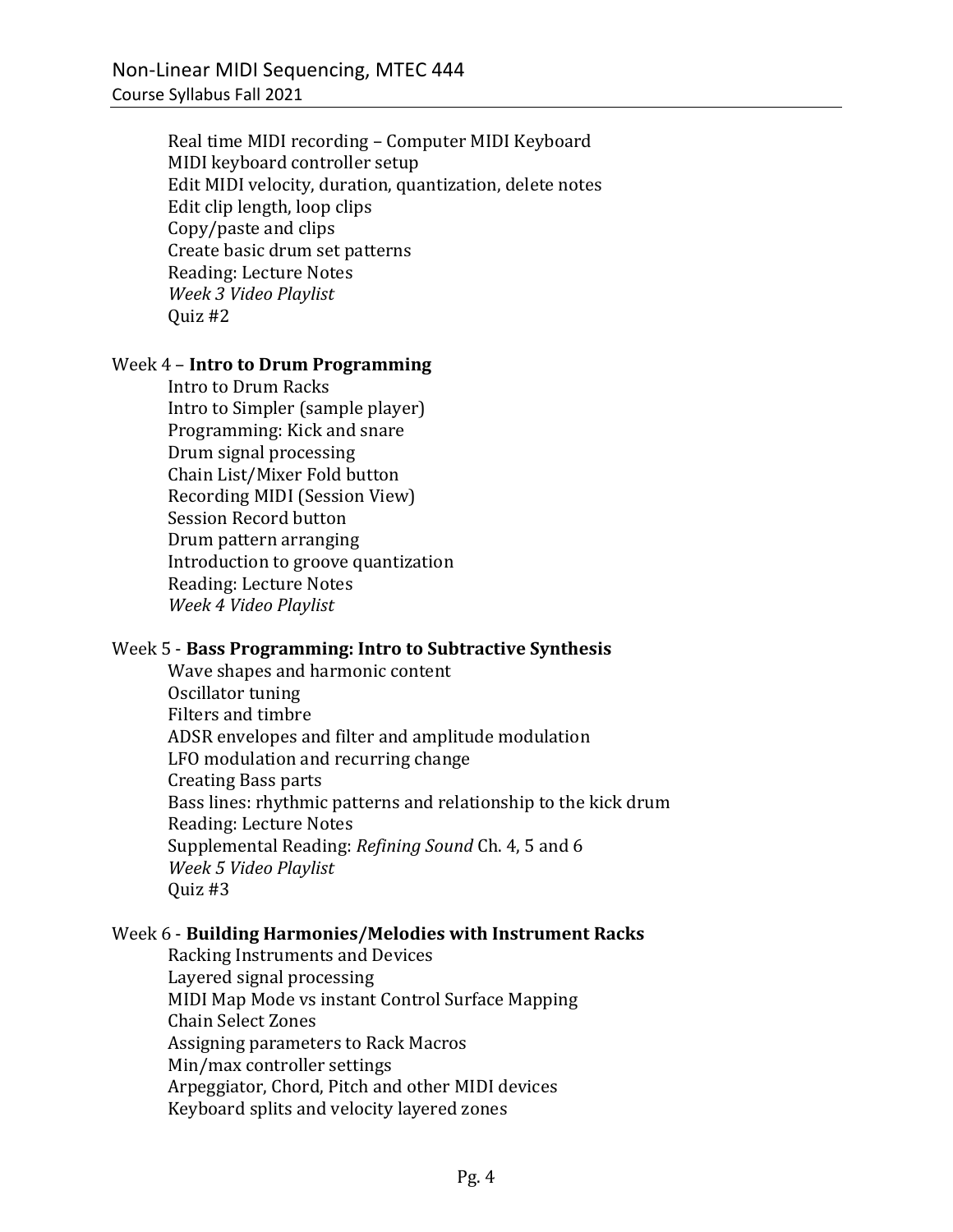Manage and save device presets Device and Content Hot-Swap **Arrangement Automation** Reading: Lecture Notes *Week 6 Video Playlist* Exercise 5: Original Sequence (Due Week 8)

### Week 7 - **Manipulating Audio Clips**

Clip View: Sample Box Segment BPM Warp Modes Setting and Editing Warp Markers **Transposing Pitch** Corrective vs Creative Warping Clip Envelopes for parameter manipulation **Automation vs Modulation** Linked and Unlinked Envelopes Quantizing Audio Groovy Groove Pool Reading: Lecture Notes *Week 7 Video Playlist* Exercise 5: Original Sequence (Due Week 8)

### Week 8 - In class student presentations and feedback (Exercise 5)

### Week 9 - **Recording Audio**

Audio preferences - Sample Rate/Bit Depth Buffer Size adjustments and latency Reduce Latency when Monitoring option **Driver Error Compensation** Audio path signal flow and routing Audio I/O, setting levels, headroom Recording in Session View Recording in Arrangement View Punch In/Out Resampling Reading: Lecture Notes *Week 9 Video Playlist* Final Project Discussion

### Week 10 - **Developing the Arrangement**

Recording Automation Midi and Key Mapping Identify and create drops, risers and build transitions **FX** transitions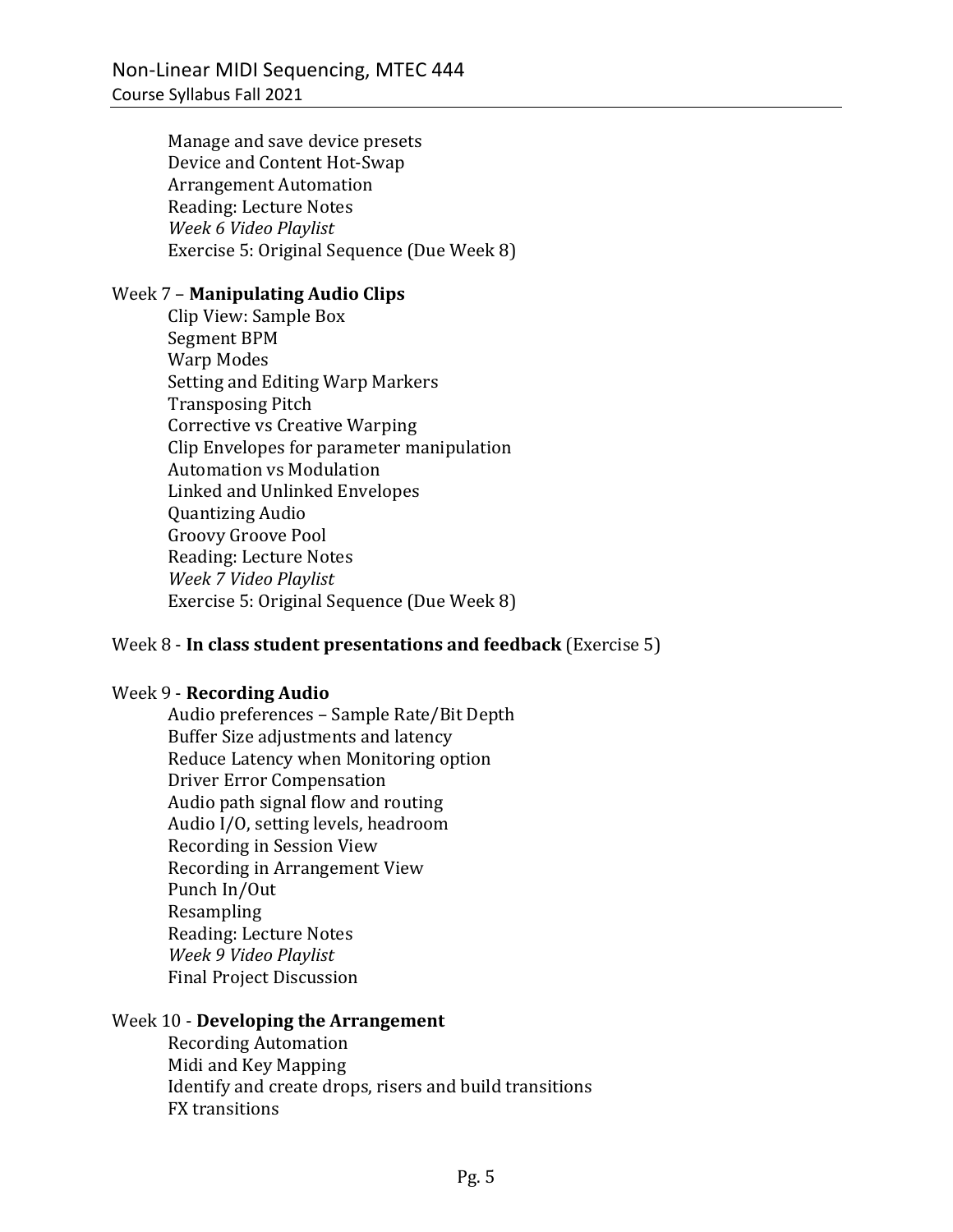Enhancing transitions with signal processing Placing transitions Developing the arrangement *Week 10 Video Playlist* Quiz #4

### Week 11 - **Mixing in Live**

Session organization Naming and color coding Track groups/Sub-mixes **Insert vs Auxiliary Effects** Sends and Returns Creating balance and depth Creating clarity and interest Bit reduction, beat repeat, amp simulation and other unusual processing options *Week 11 Video Playlist*

Week 12 - Guest Speaker - Live, Live Launch parameters Follow Actions Controller setups Designing performance integration

Final Project due date: TBA

### **Disabilities**

Any student requesting academic accommodations based on a disability is required to register with Disability Services and Programs (DSP) each semester. A letter of verification for approved accommodations can be obtained from DSP. Please be sure the letter is delivered to me (or to TA) as early in the semester as possible. DSP is located in STU 301 and is open  $8:30$  a.m.-5:00 p.m. Monday through Friday. The phone number for DSP is 213/740-0776.

### **Synchronous session recording notice**

As required by USC, the synchronous sessions for this course will be recorded and provided to all students asynchronously. This policy does not apply to individual lessons.

### **Sharing of course materials outside of the learning environment**

USC has a policy that prohibits sharing of any synchronous and asynchronous course content outside of the learning environment. Please do not share or otherwise distribute class materials, music scores or recordings produced by me or any students in the conduct of this course without expressed permission.

*SCampus Section 11.12(B)*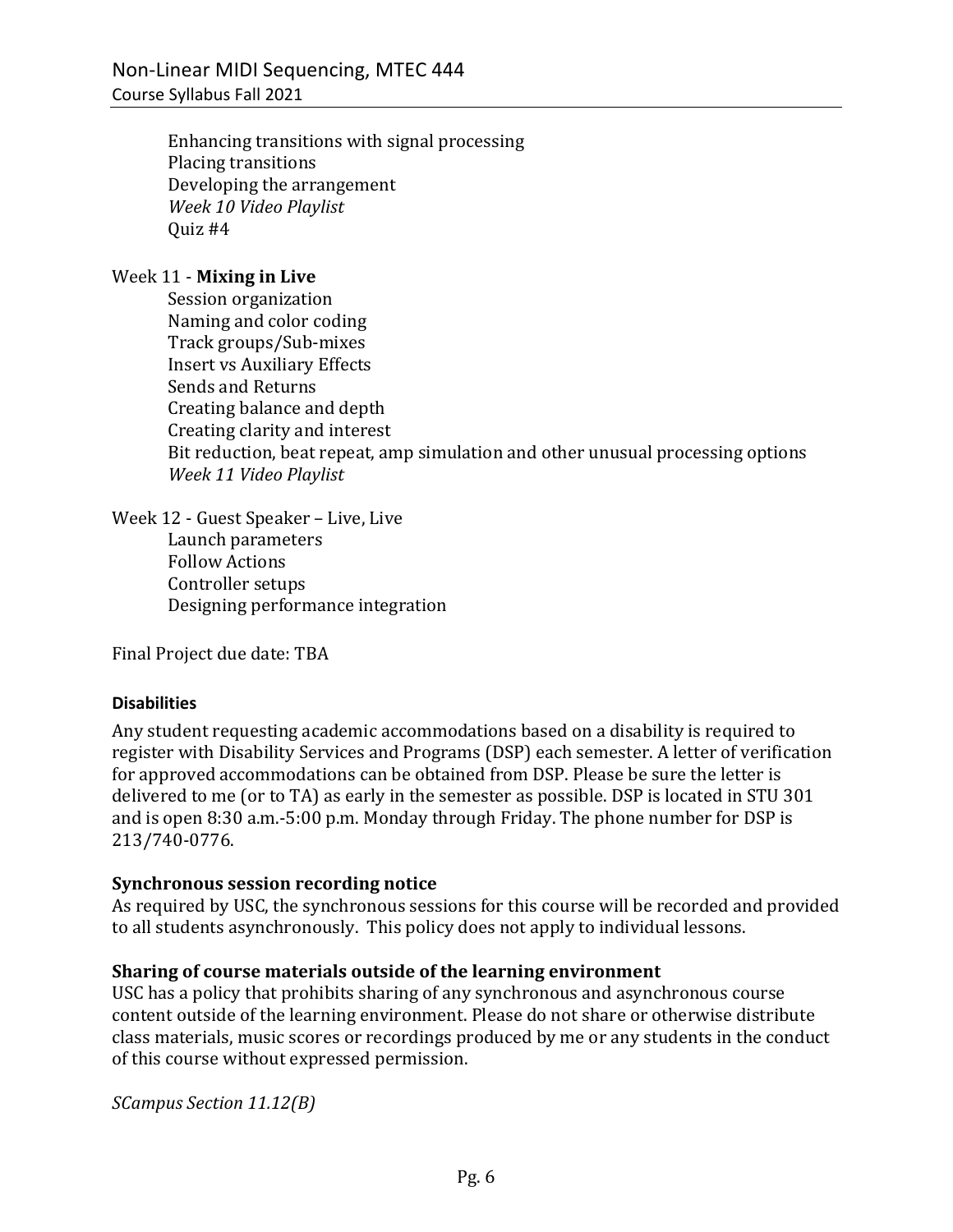Distribution or use of notes or recordings based on university classes or lectures without *the express permission of the instructor for purposes other than individual or group study is a* violation of the USC Student Conduct Code. This includes, but is not limited to, providing *materials for distribution by services publishing class notes. This restriction on unauthorized* use also applies to all information, which had been distributed to students or in any way had *been displayed for use in relationship to the class, whether obtained in class, via email, on the Internet or via any other media. (SeeSection C.1 Class Notes Policy).* 

### **Zoom etiquette**

I expect you to demonstrate your presence and participation in class by your being on camera in all Zoom sessions. If you will be unable to keep your camera on during the synchronous Zoom session, please contact me prior to the class session to discuss.

#### **USC technology rental program**

We realize that attending classes online and completing coursework remotely requires access to technology that not all students possess. If you need resources to successfully participate in your classes, such as a laptop or internet hotspot, you may be eligible for the university's equipment rental program or other assistance. To apply, please submit an application on the Student Basic Needs portal.

#### **USC Technology Support Links**

Zoom information for students **Blackboard help for students** Software available to USC Campus

### **Academic Conduct**

Plagiarism – presenting someone else's ideas as your own, either verbatim or recast in your own words - is a serious academic offense with serious consequences. Please familiarize yourself with the discussion of plagiarism in SCampus in Part B, Section 11, "Behavior Violating University Standards" policy.usc.edu/scampus-part-b. Other forms of academic dishonesty are equally unacceptable. See additional information in SCampus and university policies on scientific misconduct, policy.usc.edu/scientific-misconduct.

### **Support Systems**

*Counseling and Mental Health - (213) 740-9355 – 24/7 on call* studenthealth.usc.edu/counseling

Free and confidential mental health treatment for students, including short-term psychotherapy, group counseling, stress fitness workshops, and crisis intervention.

### *National Suicide Prevention Lifeline - 1 (800) 273-8255 – 24/7 on call* suicidepreventionlifeline.org

Free and confidential emotional support to people in suicidal crisis or emotional distress 24 hours a day, 7 days a week.